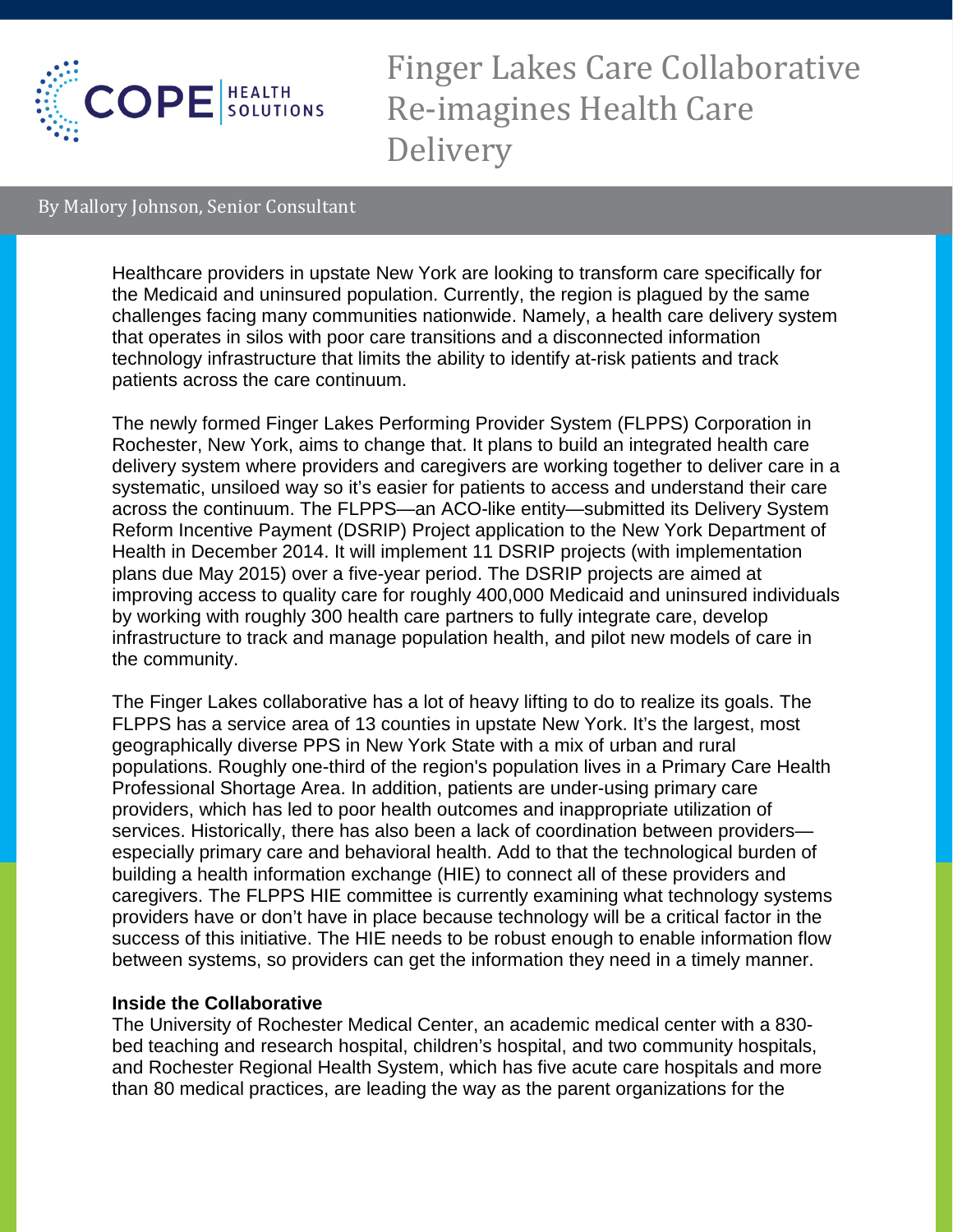collaborative. The FLPPS also includes primary care, specialty care and behavioral health physicians, skilled nursing facilities, long-term care facilities, and communitybased organizations such as housing authorities and transportation agencies.

The Finger Lakes collaborative is implementing 11 DSRIP projects that are tied to the needs of the population in their region. They are:

- 1. **Integrated delivery system project.** This is the overarching project. It wraps around everything and is the outcome when other projects are successful.
- 2. **Emergency department (ED) care triage project**. This is focused on triaging patients in the ED and redirecting patients who don't need to be in the ED to primary care by scheduling a primary care appointment for them.
- 3. **Care transitions intervention project to reduce 30-day readmissions for chronic health conditions**. This project will implement a systematic approach across all of the hospitals when a patient is discharged. A care plan will be developed by an interdisciplinary team of health care professionals to ensure patients are engaged with their providers so they are not readmitted unnecessarily to the hospital within 30 days.
- 4. **Transitional support housing services project.** This is looking for temporary transitional housing for patients who are in between stable living environments.
- 5. **Patient activation activities project.** This program aims to engage and educate the uninsured and low/non-utilizing Medicaid populations in community-based care by either getting people signed up for Medicaid or helping them engage in their own care.
- 6. **Integrated primary care and behavioral health services project.** This program strives to integrate care between primary care and behavioral health providers through telemedicine, better handoffs, use of clinical social workers, and training between these disciplines on topics such as drug interactions.
- 7. **Behavioral health community crisis stabilization project.** This aims to help individuals in crisis by mobilizing a community outreach team that includes physicians who can intervene and law enforcement in case the individual is a threat to themselves or others.
- 8. **Behavioral health interventions in nursing home project.** This program helps the staff at skilled nursing or long-term care facilities understand how to look for warning signs that a patient's health may be declining.
- 9. **Increased support programs for maternal and child health project.** This will help expectant mothers receive prenatal care early on and throughout their pregnancy. It will also follow the children for the first two years of life making sure that well-child check ups are taking place.
- 10.**Mental health and substance abuse infrastructure project.** This will support collaboration among providers and community members to address mental and substance abuse issues by examining chronic disease prevention, treatment, recovery and evidence-based approaches of care.
- 11.**Increase access to chronic disease management and preventative care project.** This will increase the utilization of screening tests, counseling and